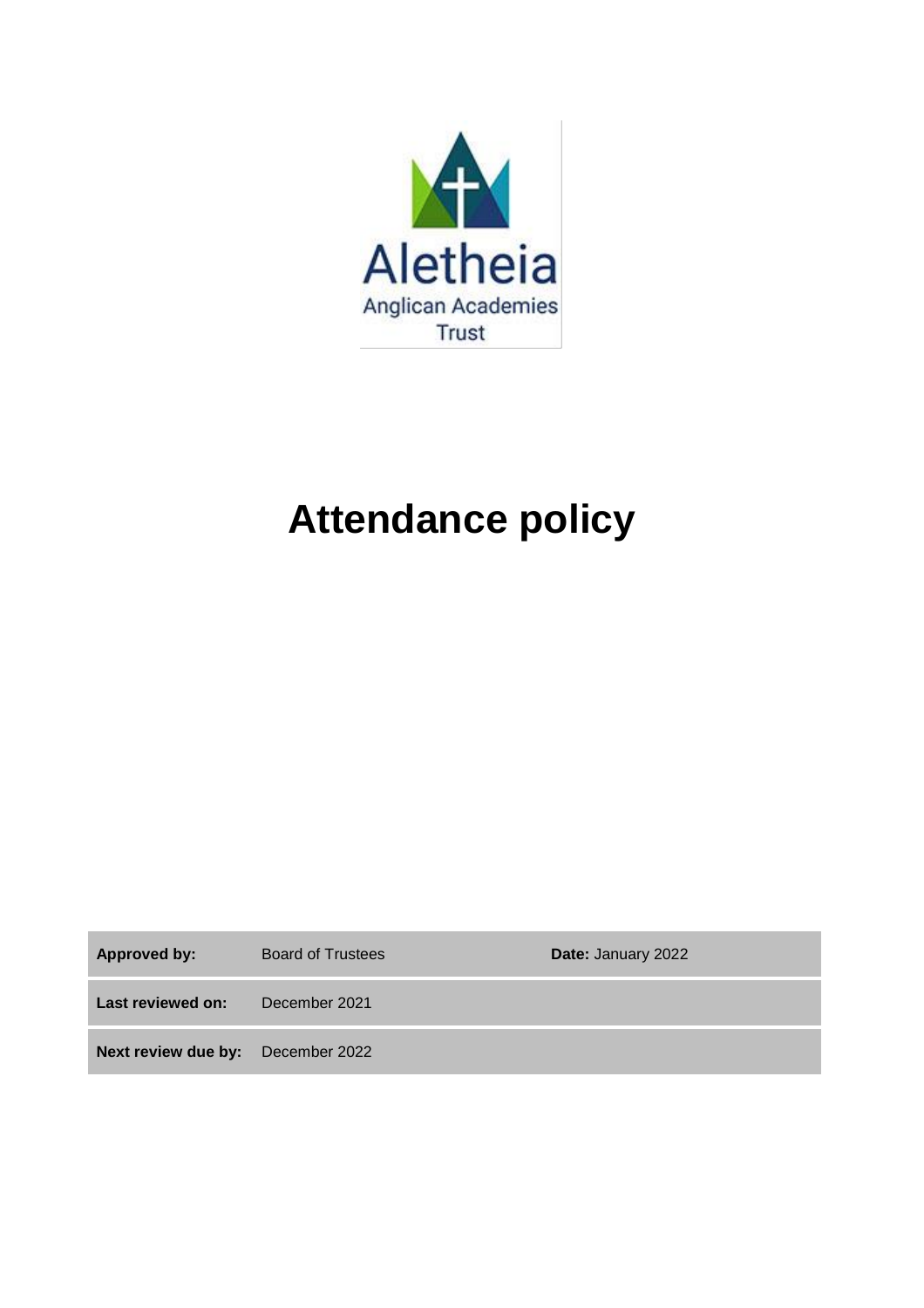# **Contents**

**…………………………………………………………………………………………………………………………….**

# **PRINCIPLES**

At Aletheia Anglican Academies Trust, parents, carers and staff work together to encourage and promote excellent attendance to school. Student absence during term time can seriously disrupt the continuity of learning. Not only do students miss valuable learning on the days they are absent, they are also less prepared for lessons on their return. There is a direct correlation between under achievement and poor attendance. Parents have a legal duty to ensure that their child attends school regularly and arrives on time. Poor attendance undermines their education and sometimes, puts students at risk, encouraging anti-social behavior. Aletheia Anglican Academies Trust is committed to providing full-time education for all students. The Trust is proud of its inclusivity and the strong partnership formed with parents.

This policy is guided by our vision; 'At the heart of our vision is the belief in inclusive, educational excellence; the belief that we are called to serve all pupils, staff, parents and the local community by providing places where all develop and thrive intellectually, socially, culturally and spiritually in order to live life in all its fullness'. Horton Kirby Church of England Primary School is dedicated to ensuring that our school environment supports learning and the wellbeing of pupils and staff through a strong sense of community cohesion where we value all God's children, regardless of need, ability, race, gender or wealth. Cooperation, support, and respect are the foundations of our community, and we work hard to provide a safe school where pupils feel included in every aspect of school life and comfortable to voice their opinions.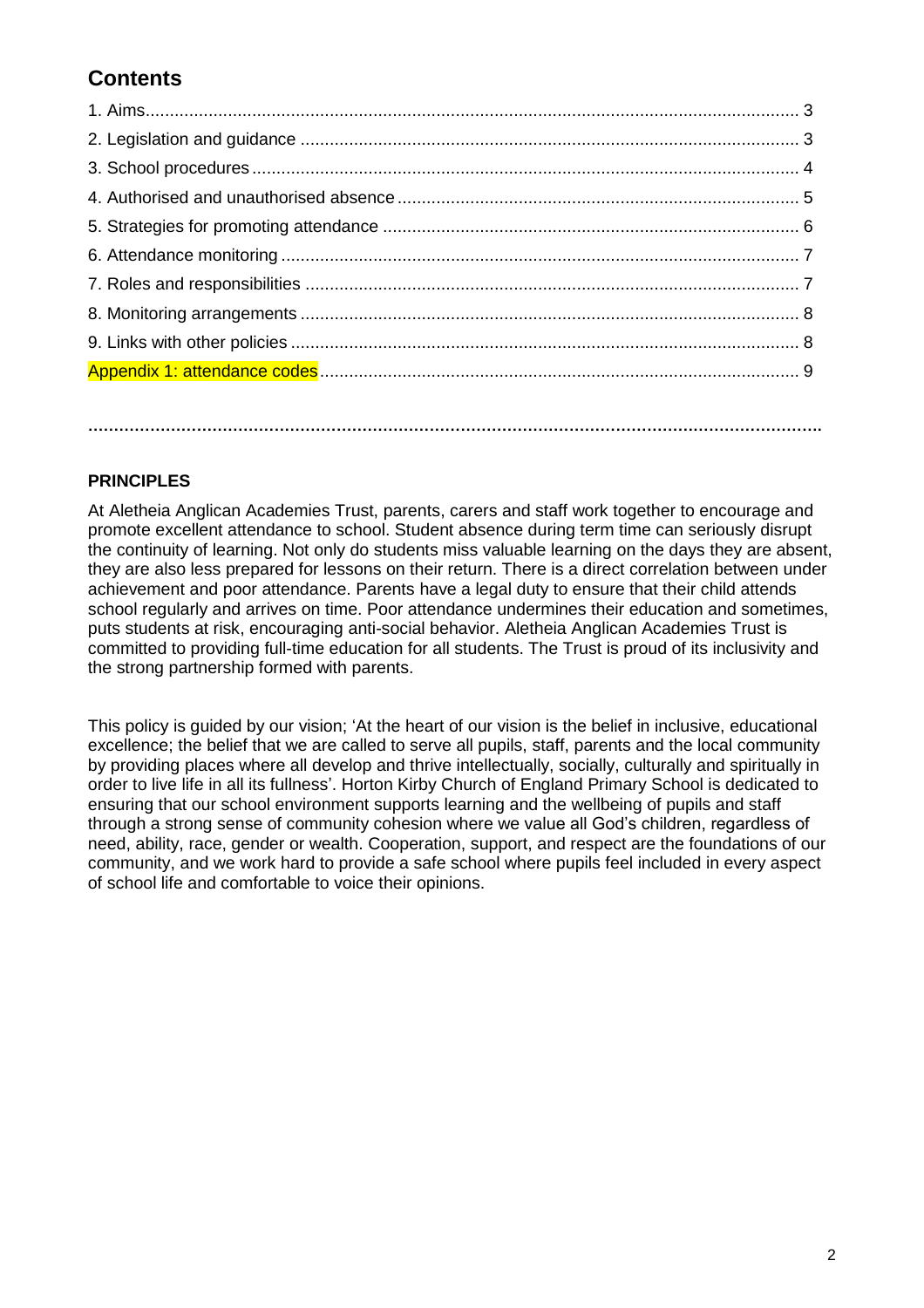# **1. Aims**

Our school aims to meet its obligations with regards to school attendance by:

- Promoting excellent attendance and reducing absence, including persistent absence
- Ensuring every pupil has access to full-time education to which they are entitled
- Acting early to address patterns of absence

We will also support parents and carers to perform their legal duty to ensure their children of compulsory school age attend regularly and will promote and support punctuality in attending lessons.

## **We expect the following from all students:**

- 100% attendance to school
- Arrival at school by 8.50am in good time for morning registration
- They are appropriately dressed in school uniform and prepared for the school day

#### **As part of our whole-school approach to maintaining high attendance, we request that pupils:**

• Be aware of the school's attendance rules and when they are required to attend. This will be communicated to them through the school staff, parents and carers and the school timetable.

• Speak to their Class Teacher, or another member of staff if they are experiencing difficulties at school or at home which may impact on their attendance.

• Bring a note of explanation from their parents/carers to explain an absence that has happened or is foreseen.

• Follow the correct set school procedure if they arrive late. Students, with their parents, must report to the School Office and sign in stating their name, time and reason for lateness.

## **We expect the following from all parents/carers:**

- To insist that their child attends school punctually every day
- To contact the school before 9.00am whenever their child is unable to attend school. **Parents/carers are expected to contact on the first day their child is absent and each subsequent day of absence. This is a safeguarding requirement so that all parties know that the child is safe. Parents should regularly update the school and inform on when their child is returning. Failure to do so may result in a home visit from school staff.**
- To contact the school whenever a problem occurs that may keep their child away for school.
- To arrange medical appointments outside of school hours the school appreciates that appointments with consultants will be during the school day.
- To arrange family holidays to take place outside of school time.
- To collect their child if he /she is taken out of school for any reason (i.e. illness/medical appointments). Students are not permitted to leave site alone during the school day.
- To provide medical evidence for absences of three or more days or when requested if a student has accumulated three separate occasions of absence

# **2. Legislation and guidance**

This policy meets the requirements of the [school attendance guidance](https://www.gov.uk/government/publications/school-attendance) from the Department for Education (DfE), and refers to the DfE's statutory guidance on [school attendance parental responsibility measures.](https://www.gov.uk/government/publications/parental-responsibility-measures-for-behaviour-and-attendance) These documents are drawn from the following legislation setting out the legal powers and duties that govern school attendance:

- [The Education Act 1996](https://www.legislation.gov.uk/ukpga/1996/56/part/VI/chapter/II)
- [The Education Act 2002](http://www.legislation.gov.uk/ukpga/2002/32/part/3/chapter/3)
- [The Education and Inspections Act 2006](http://www.legislation.gov.uk/ukpga/2006/40/part/7/chapter/2/crossheading/school-attendance)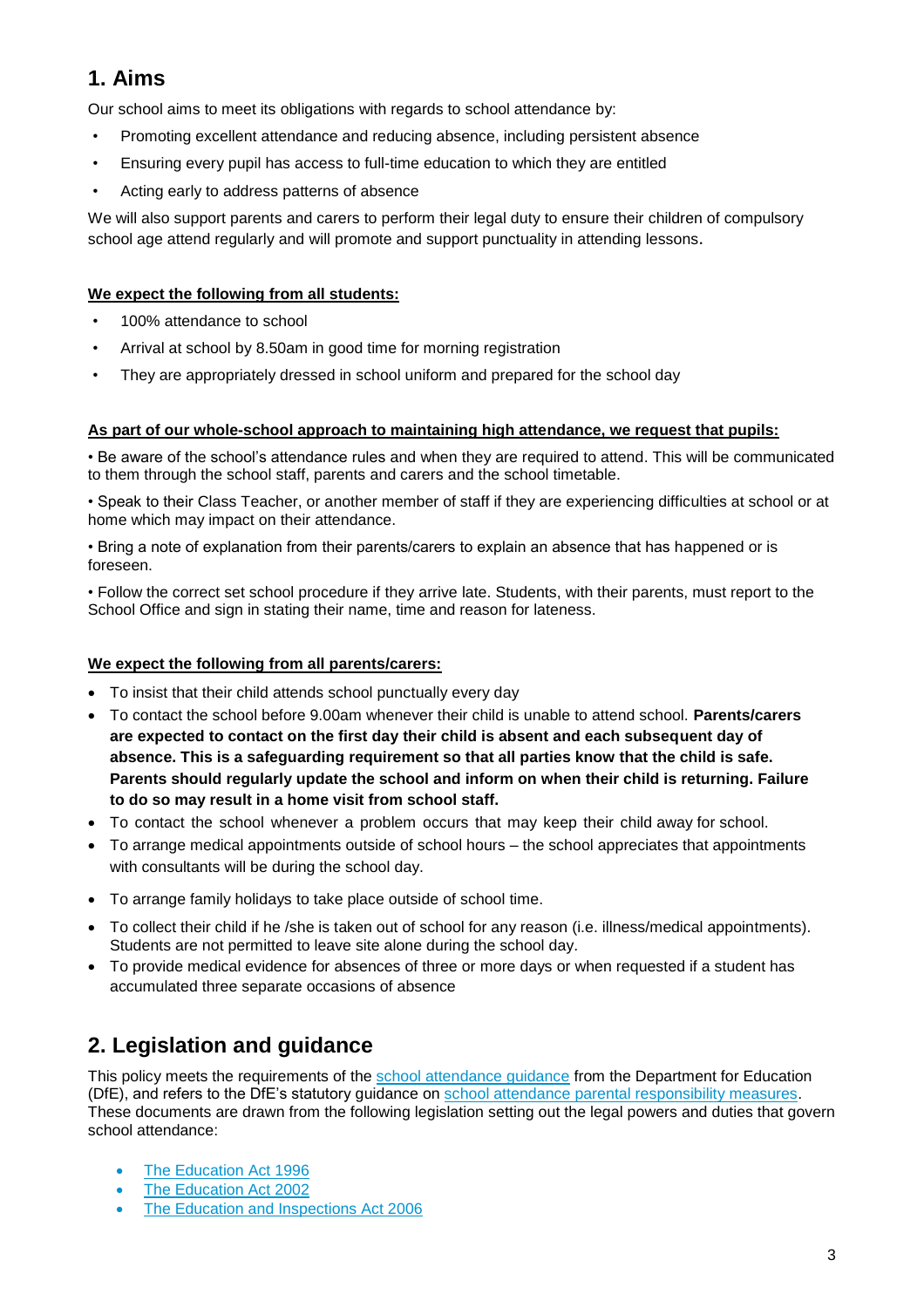- [The Education \(Pupil Registration\) \(England\) Regulations 2006](http://www.legislation.gov.uk/uksi/2006/1751/contents/made)
- [The Education \(Pupil Registration\) \(England\) \(Amendment\) Regulations 2010](http://www.centralbedfordshire.gov.uk/Images/amendment-regulation-2010_tcm3-8642.pdf)
- [The Education \(Pupil Registration\) \(England\) \(Amendment\) Regulations 2011](http://www.legislation.gov.uk/uksi/2011/1625/made)
- [The Education \(Pupil Registration\) \(England\) \(Amendment\) Regulations 2013](http://www.legislation.gov.uk/uksi/2013/756/made)
- [The Education \(Pupil Registration\) \(England\) \(Amendment\) Regulations 2016](http://legislation.data.gov.uk/uksi/2016/792/made/data.html)
- [The Education \(Penalty Notices\) \(England\) \(Amendment\) Regulations 2013](http://www.legislation.gov.uk/uksi/2013/756/pdfs/uksiem_20130756_en.pdf)
- KCC Penalty Notices Code of Conduct (January 2016)

This policy also refers to the DfE's guidance on the [school census,](https://www.gov.uk/government/publications/school-census-2017-to-2018-guide-for-schools-and-las) which explains the persistent absence threshold.

# **3. School procedures**

#### **3.1 Attendance register**

By law, all schools (except those where all pupils are boarders) are required to keep an attendance register, and all pupils must be placed on this register.

The attendance register will be taken at the start of the first session of each school day and once at the start of the afternoon session. It will mark whether every pupil is:

- Present
- Attending an approved off-site educational activity
- Absent
- Unable to attend due to exceptional circumstances

Any amendment to the attendance register will include:

- The original entry
- The amended entry
- The reason for the amendment
- The date on which the amendment was made
- The name and position of the person who made the amendment

Pupils must arrive in school by 8.50am on each school day.

The register for the first session will be taken at 9am and will be kept open until 9.05am. The register for the second session will be taken at 1pm and will be kept open until 1.05pm.

#### **3.2 Unplanned absence**

Parents must notify the school on the first day of an unplanned absence – for example, if their child is unable to attend due to ill health – by 9am or as soon as practically possible (see also section 6).

All absence must be reported to the school office on 01322863278 or email office@hortonkirby.kent.sch.uk.

Absence due to illness will be authorised unless the school has a genuine concern about the authenticity of the illness, or the length of absence is significant.

If the authenticity of the illness is in doubt or the period of absence is significant or frequent, the school may ask parents to provide medical evidence, such as a doctor's note, prescription, appointment card or other appropriate forms of evidence.

If the school is not satisfied about the authenticity of the illness, the absence will be recorded as unauthorised, and parents will be notified of this via Insight.

Parents should contact the school whenever a problem occurs that may keep their children away from school.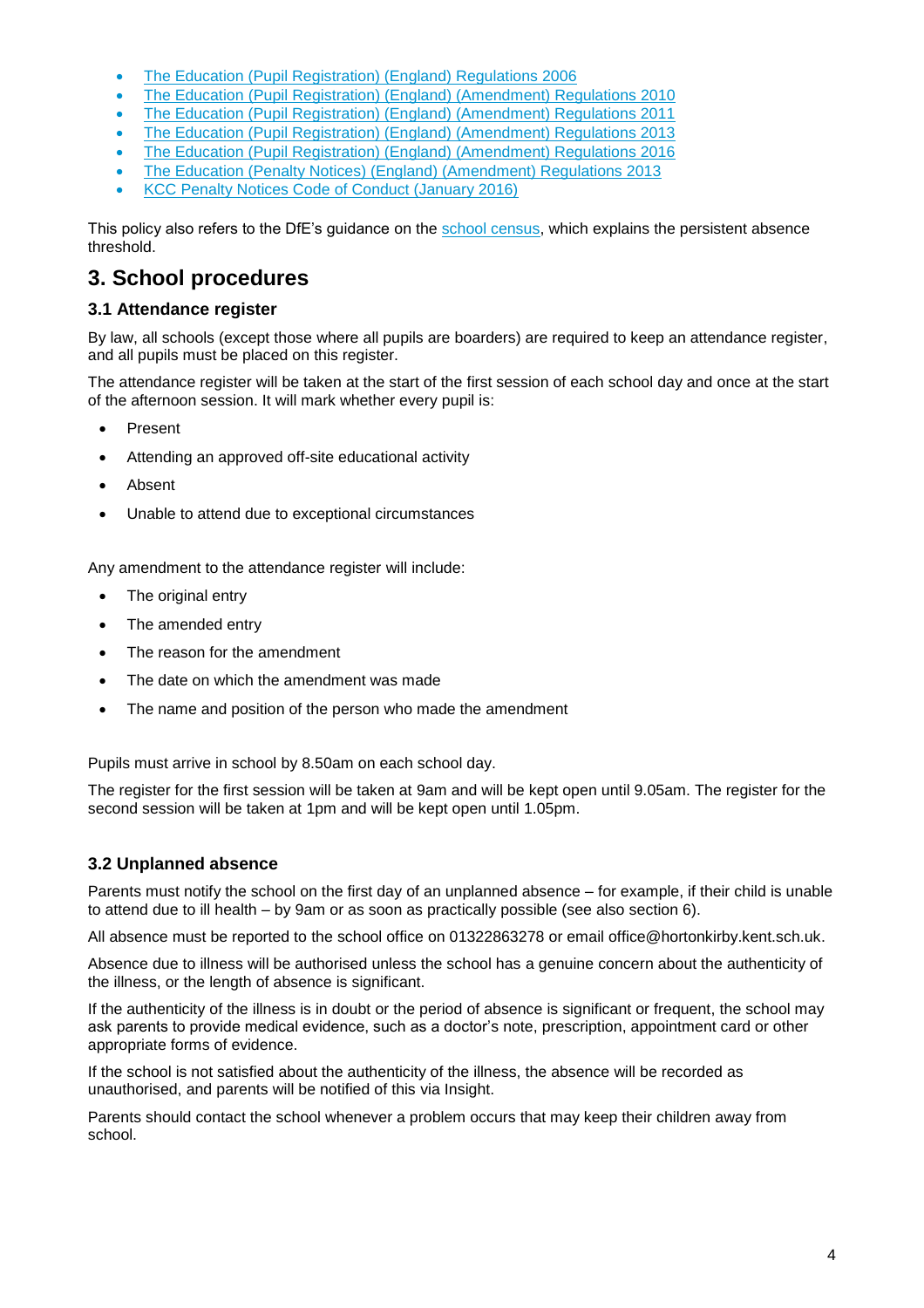## **3.3 Medical or dental appointments**

Missing registration for a medical or dental appointment is counted as an authorised absence; advance notice is required for authorising these absences. However, we encourage parents to make medical and dental appointments out of school hours where possible. Where this is not possible, the pupil should be out of school for the minimum amount of time necessary.

All medical appointments must be reported to the school office on 01322863278 or email office@hortonkirby.kent.sch.uk.

Applications for other types of absence in term time must also be made in advance. Information relating to whether the school can authorise such absences can be found in section 4.

## **3.4 Lateness and punctuality**

A pupil who arrives late but before the register has closed will be marked as late, using the appropriate code.

A pupil who arrives after the register has closed will be marked as late or absent, using the appropriate code.

If persistent lateness to school is identified, it will be followed up by MrSexton. We will work with the pupil and their family to identify the reasons for the persistent absence and offer appropriate support.

## **3.5 Following up absence**

The school will follow up any absences to ascertain the reason, ensure proper safeguarding action is taken where necessary, identify whether the absence is approved or not and identify the correct attendance code to use.

Absences will be treated as unauthorised unless a satisfactory explanation for the pupil's absence is given to the school.

#### **3.6 Reporting to parents**

You will be updated about your child's attendance in various ways throughout the year. You will be notified on each report that your child receives and at Parents' Interviews. This information is always available for you to access upon request at the school office. Please contact Mr Sexton on 01322 863278 should you wish to discuss your child's attendance further.

## **3.7 Children Missing Education**

No child should be removed from the school roll without consultation between the Headteacher and the PRU, Inclusion and Attendance Service when appropriate. Please see circumstances below: -

Where a child is missing from education, Local Authority guidance will be followed by completing a Child Missing Education referral for the following circumstances: -

- If the whereabouts of the child is unknown and the school have failed to locate him/her.
- The family has notified the school that they are leaving the area but no Common Transfer Form (pupil file) has been requested by another school.

# **4. Authorised and unauthorised absence**

#### **4.1 Granting approval for term-time absence**

Headteachers may not grant any leave of absence to pupils during term time unless they consider there to be 'exceptional circumstances'.

The school considers each application for term-time absence individually, considering the specific facts, circumstances and relevant context behind the request. A leave of absence is granted entirely at the headteacher's discretion.

Valid reasons for **authorised absence** may include: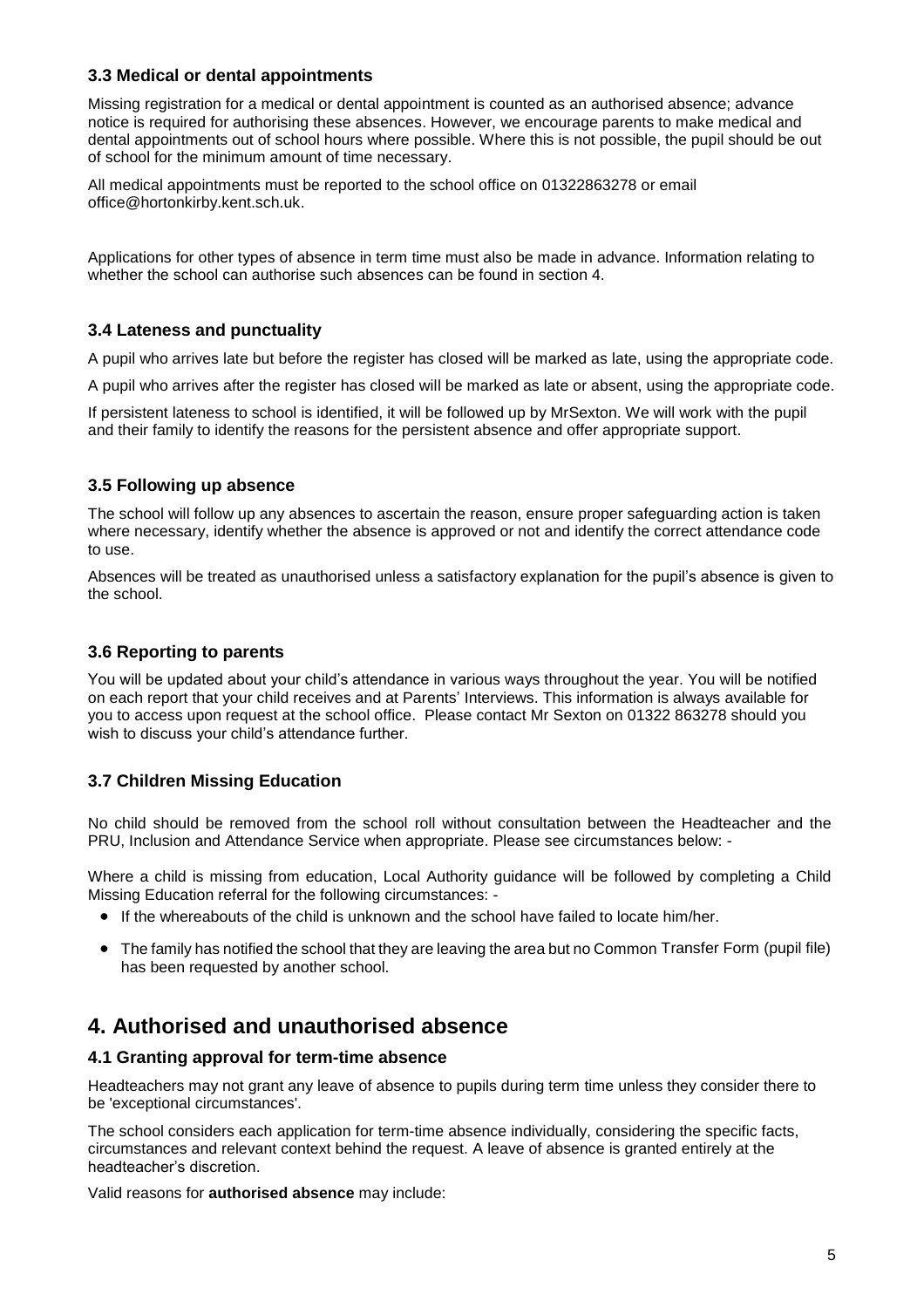Illness and medical/dental appointments – as explained in sections 3.2 and 3.3

Religious observance – where the day is exclusively set apart for religious observance by the religious body to which the pupil's parents belong. If necessary, the school will seek advice from the parents' religious body to confirm whether the day is set apart

Traveller pupils travelling for occupational purposes – this covers Roma, English and Welsh Gypsies, Irish and Scottish Travellers, Showmen (fairground people) and Circus people, Bargees (occupational boat dwellers) and New Travellers. Absence may be authorised only when a Traveller family is known to be travelling for occupational purposes and has agreed this with the school, but it is not known whether the pupil is attending educational provision

Examples of absence that Horton Kirby CE Primary School **will not authorise** are as follows:

- Persistent non-specific illness
- Absence of siblings if one child is ill
- Oversleeping
- Inadequate clothing/uniform
- Confusion over school dates
- Medical/dental appointments of more than half a day without very good reasons
- Child's/family birthday
- Shopping trip
- Family Holidays
- Taking a sibling to school

Attendance is monitored rigorously at Horton Kirby CE Primary School and we will take action when attendance is poor. This may be in the form of meetings, letters, Penalty Notices or a referral to the Kent County Council School Liaison Officer for more intensive intervention.

## **4.2 Legal sanctions**

Schools can fine parents for the unauthorised absence of their child from school, where the child is of compulsory school age, in accordance with Kent County Council's Education Penalty Notices Code of Conduct effective from January 2016.

If issued with a penalty notice, parents must pay £60 within 21 days or £120 within 28 days. The payment must be made directly to the local authority.

The decision on whether to issue a penalty notice ultimately rests with the headteacher, following the local authority's code of conduct for issuing penalty notices. This may consider:

- Several unauthorised absences occurring within a rolling academic year
- One-off instances of irregular attendance, such as holidays taken in term time without permission
- Where an excluded pupil is found in a public place during school hours without a justifiable reason

If the payment has not been made after 28 days, the local authority can decide whether to prosecute the parent or withdraw the notice.

# **5. Strategies for promoting attendance**

Excellent attendance is expected of all students attending Horton Kirby CE Primary School. We use rewards as well as interventions to promote the importance of attendance. A variety of strategies are used to work with both parents/carers and our students.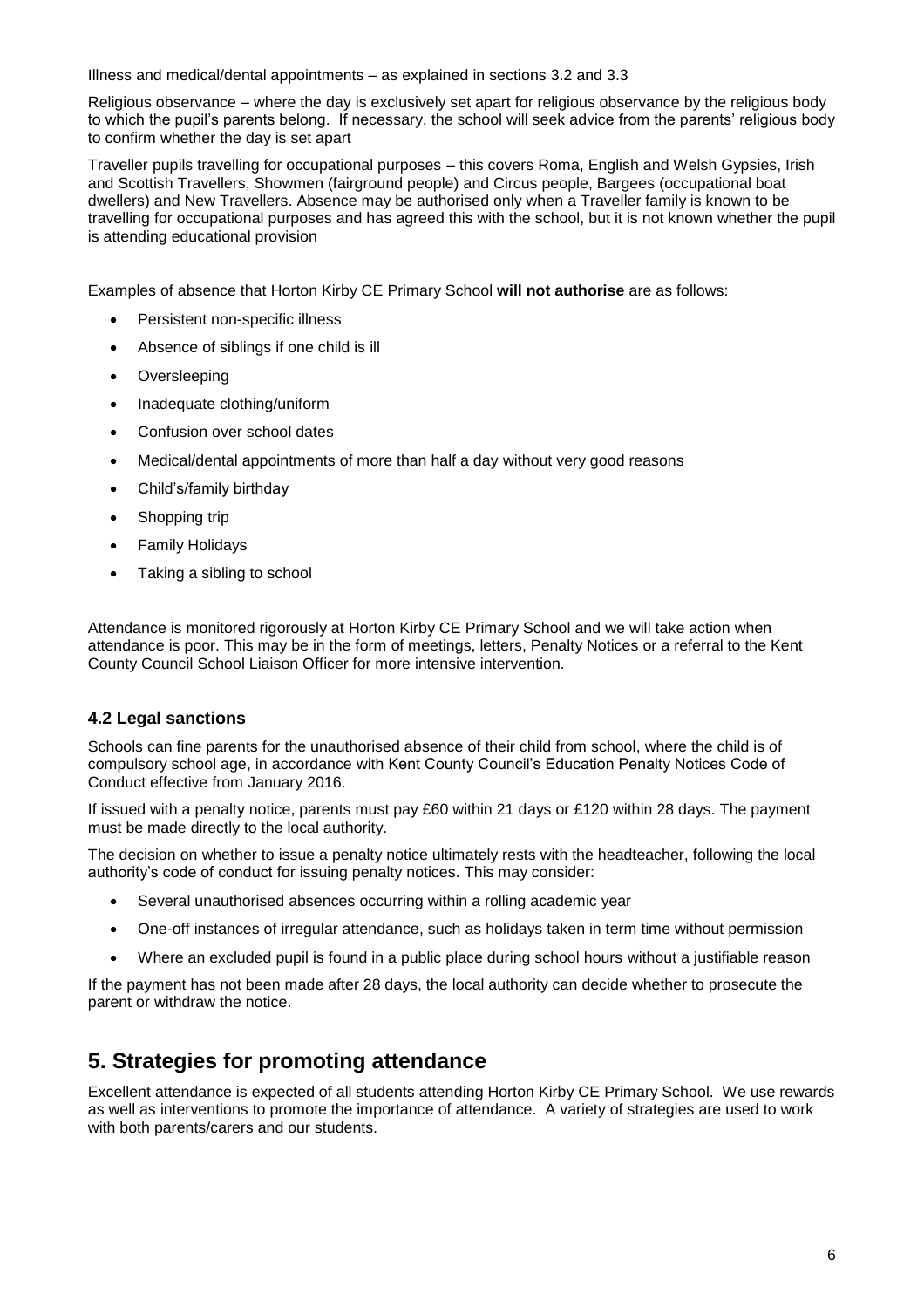# **6. Attendance monitoring**

The attendance officer monitors pupil absence daily.

Parents and carers are expected to call the school in the morning if their child is going to be absent due to ill health (see section 3.2).

Parents are expected to contact the school every day before 9am if their child is absent from school.

If a pupil's absence is longer than a period of 2 days, we will normally contact the parents/carers to discuss the reasons for this.

If after contacting parents/carers a pupil's absence continues, we will consider involving a School Liaison Officer from Kent County Council.

#### **Local Authority Action may include**:

- Attendance Improvement Meeting
- Home visits
- Liaison with other agencies
- Fast Track to Prosecution

The persistent absence threshold is 10%. If a pupil's individual overall absence rate is greater than or equal to 10%, the pupil will be classified as a persistent absentee.

Pupil-level absence data is collected each term and published at national and local authority level through the DfE's school absence national statistics releases. The underlying school-level absence data is published alongside the national statistics. We compare our attendance data to the national average and share this with governors.

Attendance data is used for monitoring and tracking to identify individual pupils or groups whose absence may be a cause for concern. This enables us to monitor closely and support necessary improvement.

#### **Timeline of School Action for Poor Attendance**

- 95 100% attendance Attendance Officer/Community Leader to investigate and notify student of concern. Staff to contact parent if appropriate.
- 90 95% attendance School intervention including letters and meeting with parents along with considering Penalty Notice or Early Help Notification.
- Below 90% Where the absences have not been authorised, consult with the Local Authority School Liaison Officer and a referral to PRU, Inclusion and Attendance Service may be considered.

# **7. Roles and responsibilities**

At our schools, there is a whole school approach for encouraging excellent attendance to school, with specific staff taking individual responsibility.

# **7.1 The governing board**

The governing board is responsible for monitoring attendance figures for the whole school on at least a termly basis. It also holds the headteacher to account for the implementation of this policy.

Attendance information is shared regularly to our Governing Body. Our attendance link Governor is Margaret Moyle*.*

## **7.2 The headteacher**

The headteacher is responsible for ensuring this policy is implemented consistently across the school, and for monitoring school-level absence data and reporting it to governors.

The headteacher also supports other staff in monitoring the attendance of individual pupils and issues fixedpenalty notices, where necessary.